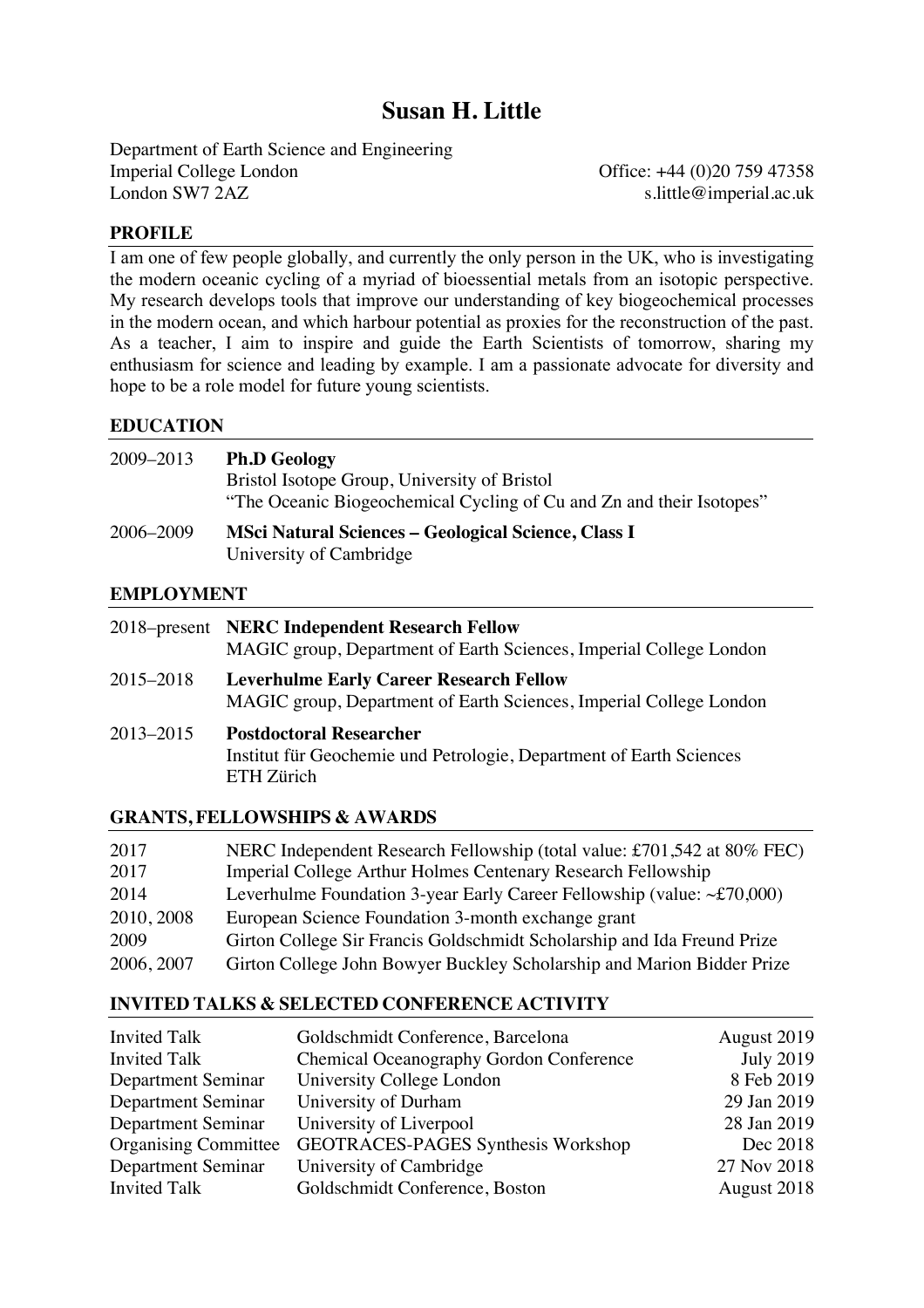| Keynote             | AMBIO VIII, Challenger Society                      | September 2017 |
|---------------------|-----------------------------------------------------|----------------|
| Keynote             | Redox-Active Minerals in Natural Systems, Min. Soc. | May 2017       |
| Session convenor    | PAGES Open Science Meeting                          | May 2017       |
| <b>Invited Talk</b> | University of Oxford                                | 13 Feb 2017    |
| Session convenor    | UK Challenger Society conference                    | September 2016 |
| Session convenor    | Goldschmidt Conference, Yokohama                    | June 2016      |
| <b>Invited Talk</b> | National Oceanography Centre, Southampton           | 9 Feb 2016     |
| <b>Invited Talk</b> | Royal Society satellite meeting, Chicheley Hall     | 9-10 Dec 2015  |
| <b>Invited Talk</b> | Earth Sciences PhD retreat, ETH Zürich              | 30 May 2015    |
| <b>Invited Talk</b> | AGU Fall meeting, San Francisco                     | December 2014  |
| <b>Invited Talk</b> | Univ. Leeds Earth Surface Science Institute         | 23 Jan 2014    |

# **TEACHING EXPERIENCE**

### **Imperial College London, 2015–present**

| Independent Earth Science Project, co-lead with M. Rehkämper                                                                    |
|---------------------------------------------------------------------------------------------------------------------------------|
| Undergraduate personal tutor                                                                                                    |
| Undergraduate field-trip staff, including: Sardinia $3rd$ yr (2016), Dorset $1st$<br>yr (2017, 18), Scotland $2^{nd}$ yr (2018) |
|                                                                                                                                 |

# PhD Supervision

- Hollie Packman (primary supervisor, 2017–): 'Biogeochemical cycling of key trace metal micronutrients and their isotopes in the ocean'
- Naomi Pratt (co-supervisor, 2015–): 'Investigating Indian Ocean ventilation and watermass changes through time using deep sea coral geochemistry'

# MSci Supervision

- Sophie Munson, Bethany Mitchell-Bunce (graduated 2017)
- Lena Chen, Rhian O'Callaghan (graduating 2019)

# **ETH Zürich, 2013–2014**

2 MSc lectures: Isotopic and organic tracers in biogeochemistry, Transition metal isotopes 2 MSc MatLab seminars: Quantitative Concepts in Geochemistry

# **University of Bristol, 2009–2012**

Designed and delivered 'Basic Chemistry' 3hr tutorial Demonstrator: Scotland and Lake District fieldtrips Oceanography, Aqueous Geochemistry, Structural Geology Teaching and Learning in Higher Education Course

# **University of Johannesburg, 2008**

Field Teaching Assistant, Barberton Greenstone Belt

# **RESEARCH EXPERIENCE**

# **Courses & Workshops**

| GEOTRACES-PAGES Synthesis Workshop              | Aix-Marseille, France     | 3-5 Dec 2018   |
|-------------------------------------------------|---------------------------|----------------|
| Awesome OCIM Ocean modeling toolbox             | Boston, MA                | 12 Aug 2018    |
| Novel isotope studies in glaciated environments | Bristol                   | 23 Mar 2018    |
| Cycling of trace elements within the ocean      | Lamont Doherty Earth Obs. | $1-4$ Aug 2016 |
| Introduction to Ocean Data View                 | Yokohama, Japan           | June 2016      |
| Trace-metal cycling at ocean boundaries         | The Royal Society         | 7-10 Dec 2015  |
| Geochemical Ocean Modeling                      | ETH Zürich                | Sep 2013       |
| Nuts & Bolts of Mass Spectrometry               | <b>Bristol</b>            | Jan 2012       |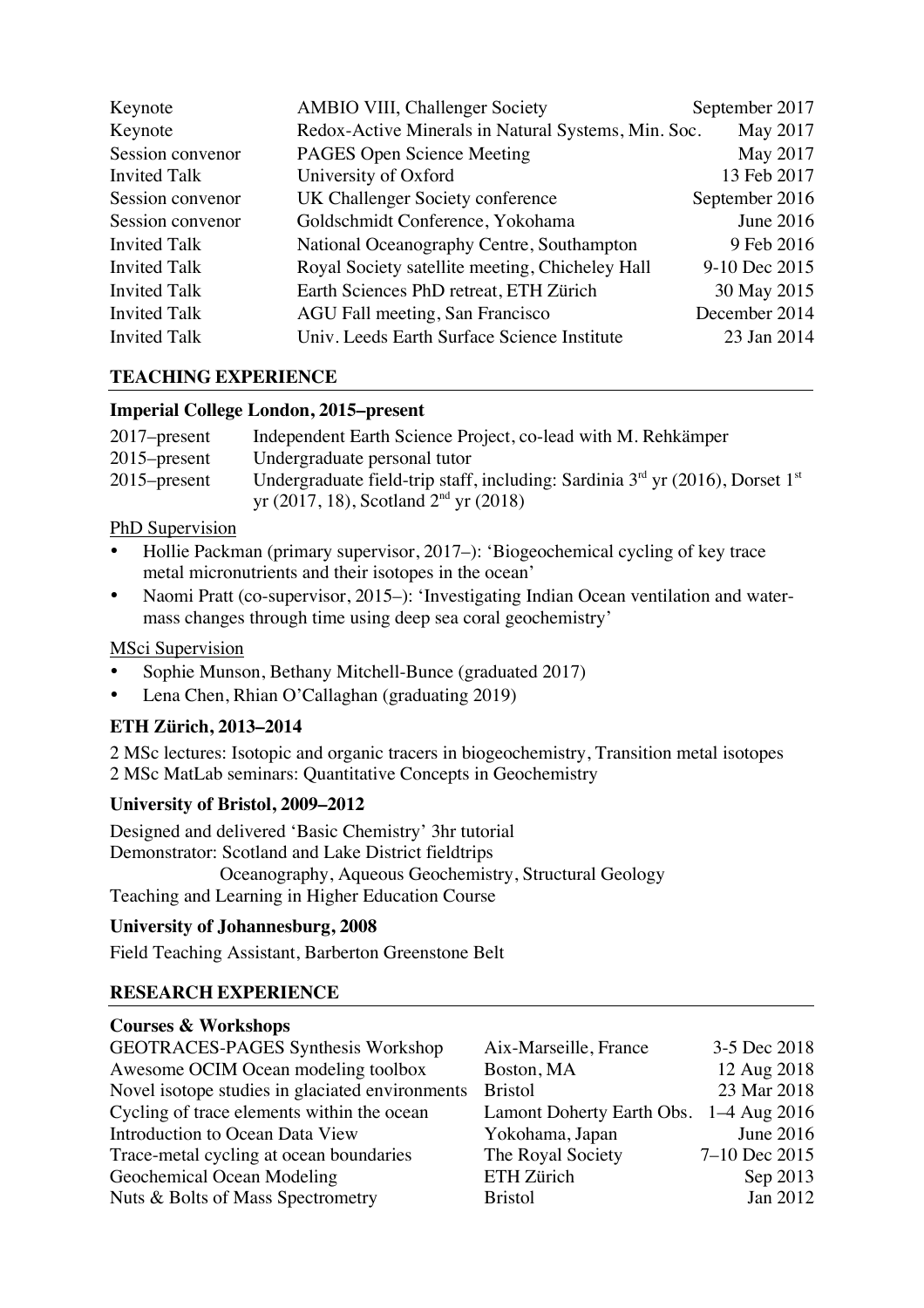| GMT, MatLab & R<br><b>Advanced Aqueous Geochemistry</b> | <b>Bristol</b><br><b>Bristol</b> | Sep-Oct 2012<br>Feb-Mar 2011 |
|---------------------------------------------------------|----------------------------------|------------------------------|
| Archaemat Field Workshop                                | <b>Barberton Greenstone Belt</b> | Aug 2010                     |
| Analysing the Archean                                   | Utrecht, The Netherlands         | Jul 2010                     |
| Peering Into The Cradle of Life                         | Finland                          | Aug 2009                     |
| Processes & Habitats on the Archaean Earth              | Vienna, Austria                  | Apr 2008                     |
| <b>Laboratory exchanges</b>                             |                                  |                              |
| University of Southern Denmark                          | Odense, Denmark                  | Feb-May 2010                 |
| Université Joseph Fourier                               | Grenoble, France                 | Sep-Oct 2008                 |

### **SERVICE TO PROFESSION**

|           | 2018–present Guest Editor, Frontiers Research Topic                                  |
|-----------|--------------------------------------------------------------------------------------|
|           | 'From Mantle to Oceans and Back Again'                                               |
|           | 2017–present Review Editor in Geochemistry, Frontiers in Chemistry and Earth Science |
|           | 2016–present Committee member: Fellows Forum, Imperial College                       |
|           | 2015–present Committee member: UK Geochemistry Group, Special Interest Group of the  |
|           | Mineralogical Society and Geological Society                                         |
| 2011-2012 | Postgraduate Representative, School of Earth Science, Univ. Bristol                  |

#### **MEMBERSHIPS**

European Association of Geochemistry Affiliate, Grantham Institute for Climate Change and the Environment

#### **PUBLICATIONS**

#### **In preparation:**

**Little S.H.,** van de Flierdt T., Rehkämper M., Wilson D., Adkins J., Robinson L.F. Deep sea corals as archives of seawater Zn and Cu isotopes. (In prep. for *Paleaoceanography*, anticipated submission May 2019)

Prytulak J., **Little S.H**., Mitchell-Bunce B., Hammond J. and Exp. 352 Scientists. Immediate slab fluid involvement during subduction initiation. (In prep. Target: Nature, anticipated submission August 2019)

#### **In review:**

Pratt N., Chen T., Wilson D.J., van de Flierdt T. **Little S.H.,** Taylor M.L., Robinson L.F., Rogers A., Santodomingo N. Temporal distribution and diversity of cold-water corals in the southwest Indian Ocean over the past 25,000 years. *Deep Sea Research I*.

**Little S.H.,** Munson S., Prytulak J., Hammond S., Widdowson M. Fractionation of Cu and Zn isotopes during extreme weathering. *Geochimica et Cosmochimica Acta*

#### **Peer-reviewed publications:**

Hayes C., Anderson R.F., Cheng H., Conway T.M., Edwards R., Fleisher M.Q., Huang K-F., John S.G., Landing W.M., **Little S.H.,** Lu Y., Morton P.L., Moran S.B., Robinson L.F., Shelley R.U., Shiller A.M., Zheng X-Y. Oceanic residence times of a spectrum of elements based on thorium supply (2018) *Global Biogeochem. Cycles,* DOI: 10.1029/2017GB005839.

**Little S.H.,** Archer C., Milne A., Schlosser C., Achterberg E., Vance D. Paired dissolved and particulate phase Cu isotope distributions in the South Atlantic (2018) *Chemical Geology,*  DOI: 10.1016/j.chemgeo.2018.07.022*.*